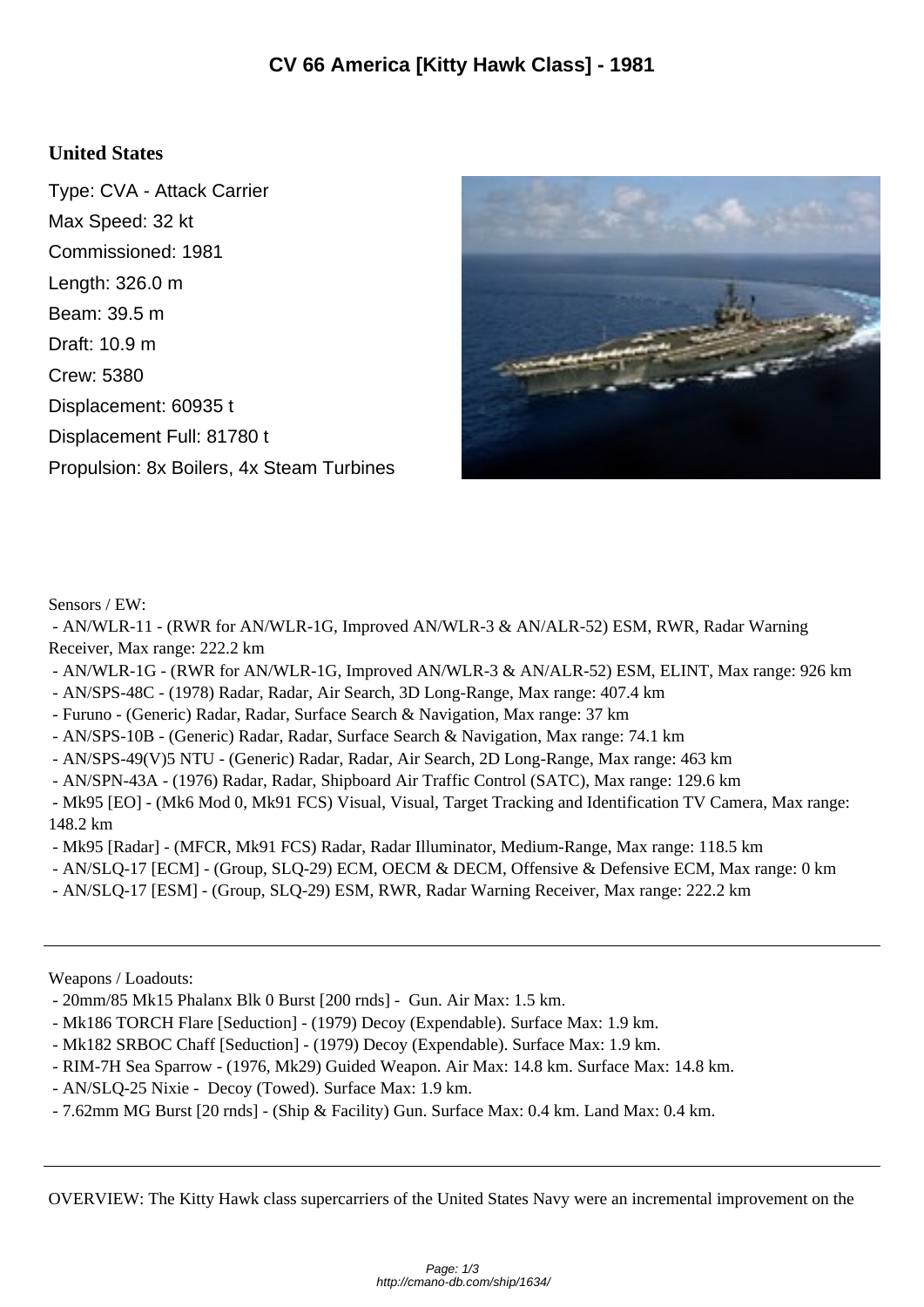Forrestal-class vessels.The bigg[est differences from the Forrestals are greater length, and](http://cmano-db.com/ship/1634/) a different placement of elevators; two are forward of the island, one is aft of the island and another on the portside stern.

DETAILS: Three different shipyards were used to construct the ships. Kitty Hawk was built at New York Shipbuilding Corporation, Constellation at New York Naval Shipyard, America and John F. Kennedy at Newport News Shipbuilding. John F. Kennedy is similar to the earlier units in flightdeck arrangement and propulsion, but has enough differences that she is often placed in her own class. Propulsion consisted of four Westinghouse geared turbines, 280,000 shp, four shafts with eight 1,200 pounds per square inch  $(8,300 \text{ kPa})$  Foster Wheeler boilers.

The first three units were constructed with a Terrier surface to air missile system. The supporting missile launchers and AN/SPG-55 radars consumed a large amount of space, while at the same time duplicating the capabilities of the air defence escorts, and were later removed. John F. Kennedy did not have Terrier and was built with the shorter ranged Sea Sparrow, Basic Point Defense Missile System (BPDMS). All were eventually equipped with NATO Sea Sparrow (NSSM) and Phalanx CIWS for self-defense. In 2001, Kitty Hawk received two Rolling Airframe Missile launchers replacing the forward Sea Sparrow and Phalanx CIWS equipment.The SLQ-32 Electronic Warfare Suite was added as part of the Service Life Extension Program (SLEP) on Kitty Hawk and Constellation.

America had several differences from the lead units of the class. Instead of two forward anchors, one on each side, America had no starboard anchor and an additional anchor astern, a change made to accommodate the AN/SQS-23 sonar. America was the only post-World War II U.S. carrier to be built with sonar, though it was removed in the early 1980s. She also had a narrow smokestack compared to prior units.

John F. Kennedy (CV-67) was originally scheduled to be the fourth Kitty Hawk-class carrier, but because she received so many modifications during construction, she formed her own ship class and is often listed as a single-vessel class. Kennedy had similar design changes regarding the anchors to accommodate a sonar array, but the sonar was never installed. There were also plans to make her nuclear powered, but since Congress would not authorize it, Kennedy was constructed as a conventionally powered carrier. Her smokestack is also different and tilts outboard to send stack gas away from the flight deck. The angled end of the waist is also different from the other Kitty Hawks, bearing a closer resemblance to that of the Nimitz class. Kennedy is also 17 feet (5.2 m) shorter in length than the other Kitty Hawk-class carriers.

TYPE: Aircraft Carrier (CV).

SPECIFICATIONS: Displacement: 81,780 tons full load || Length: 1,069 ft (326 m) || Beam: 282 ft (86 m) || Draft: 38 ft (12 m) || Installed power: 280,000 shaft horsepower || Propulsion: Westinghouse geared steam turbines, (8) steam boilers, (4) shafts; 280,000 shp || Crew: 3,150 || Air Wing Crew: 2,480.

PERFORMANCE: Speed: 32 knots (59 km/h) || Range: 12,000 miles (19,300 km)

SENSORS: AN/SPN-43A Shipboard ATC || AN/SPS-10B Surface Search Radar || AN/SPS-48C Long Range 3D Air Search Radar || AN/SPS-49 Long Range 2D Air Search Radar ||Furuno Radar || AN/WLR-11 Radar Warning Receiver || AN/WLR-1G ESM || AN/SLQ-17 Offensive/Defensive ECM || MK-95 Electo Optic.

ARMAMENT: (24) Sea Sparrows and RIM-116 Rolling Airframe Missiles || (3-4) Phalanx CIWS.

AIRCRAFT: Up to 90 aircraft.

SHIPS BUILT: Kitty Hawk (CV-63) || Constellation (CV-64) || America (CV-66) || John F. Kennedy (CV-67).